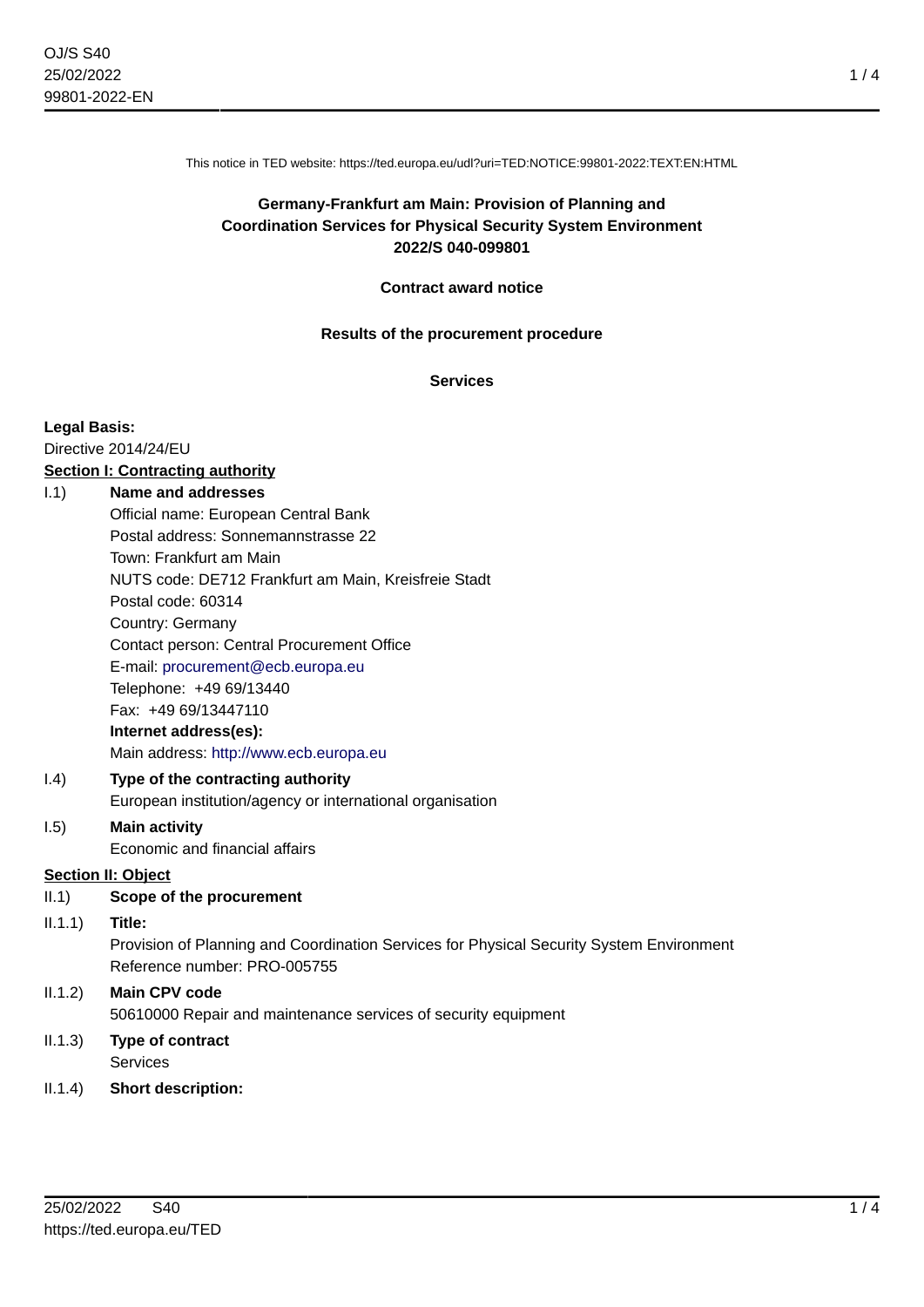The ECB operates physical security systems on its premises (currently four separate buildings in the area of Frankfurt am Main) for the protection of the members of the ECB decision-making bodies, ECB staff members and visitors as well as the protection of the ECB premises.

The entire physical security systems are erected according to the latest developments of so-called IP-based technologies and are connected via a physically separated security infrastructure solely installed to connect the systems to the integrated system assembly. These systems include video, access control, alarm, radio installation ('BOS-Funkanlage') and other smaller systems. Under a contract for the provision of planning and coordination services for physical security system environment (PSI), the successful Tenderer shall provide services fully onsite, deploying a designated team (estimate: 3-4 qualified staff members plus administrative support) to the ECB's main building in Frankfurt am Main.

# II.1.6) **Information about lots**

This contract is divided into lots: no

- II.1.7) **Total value of the procurement (excluding VAT)** Value excluding VAT: 3 060 000.00 EUR
- II.2) **Description**
- II.2.2) **Additional CPV code(s)**

35120000 Surveillance and security systems and devices

## II.2.3) **Place of performance**

NUTS code: DE712 Frankfurt am Main, Kreisfreie Stadt

Main site or place of performance:

The successful tenderer shall provide services fully onsite, deploying the designated team to the ECB's main building in Frankfurt am Main.

# II.2.4) **Description of the procurement:**

Under a contract for the provision of planning and coordination services for physical security system environment (PSI), the successful Tenderer shall provide services fully onsite, deploying a designated team (estimate: 3-4 qualified staff members plus administrative support) to the ECB's main building in Frankfurt am Main.

The tasks of the team shall include among others:

— planning and coordination of tasks and works related to changes to the integrated system assembly, incl. security doors by respecting all applicable German building law and local regulations (e.g. fire protection, BauGB, HOAI/HBO/ELTVTR/VDS, etc.);

- CAD drawing and documentation of the projects;
- vendor management tasks;

— maintenance/administration of the ECB's 'Anlagenkennzeichnungssystem' (AKS) naming scheme of all integrated hard- and software components (currently approx. 65 000);

— coordination of cabling works and integration of single cabling lists, planning of cable trays and paths; and

— coordination and verification of new interfaces between systems or technologies.

It should be noted that whilst communication with the ECB takes place in English, the coordination of the suppliers requires a sound knowledge of German.

The provision of services shall start on 1 January 2022. The current contractor will be available during a transition period of at least 12 months for handover of the service (the ECB's assumption is that the transfer of knowledge requires at least this length of transition before the new contractor can provide the services autonomously).

## II.2.5) **Award criteria**

Quality criterion - Name: Organisation of the proposed team / Weighting: 5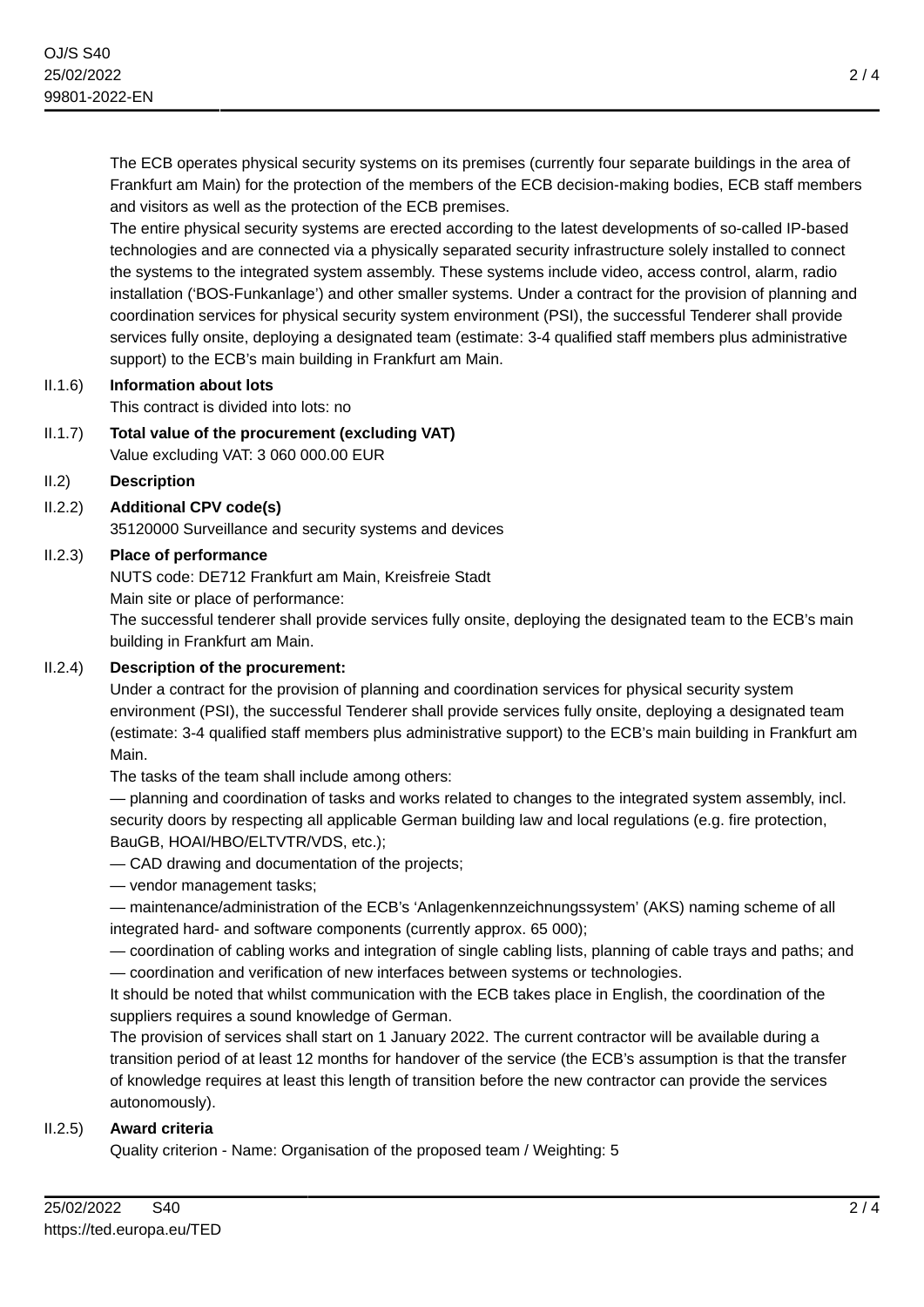|          | Quality criterion - Name: Organisation of continuous work / Weighting: 10<br>Quality criterion - Name: Additional staffing / Weighting: 5      |
|----------|------------------------------------------------------------------------------------------------------------------------------------------------|
|          | Quality criterion - Name: Experience and skills of the proposed team members / Weighting: 40<br>Price - Weighting: 40                          |
| 11.2.11) | <b>Information about options</b><br>Options: no                                                                                                |
| II.2.13) | <b>Information about European Union funds</b><br>The procurement is related to a project and/or programme financed by European Union funds: no |
| II.2.14) | <b>Additional information</b>                                                                                                                  |
|          | <b>Section IV: Procedure</b>                                                                                                                   |
| IV.1)    | <b>Description</b>                                                                                                                             |
| IV.1.1)  | Type of procedure<br>Competitive procedure with negotiation                                                                                    |
| IV.1.3)  | Information about a framework agreement or a dynamic purchasing system                                                                         |
| IV.1.8)  | Information about the Government Procurement Agreement (GPA)                                                                                   |
|          | The procurement is covered by the Government Procurement Agreement: yes                                                                        |
| IV.2)    | <b>Administrative information</b>                                                                                                              |
| IV.2.1)  | Previous publication concerning this procedure<br>Notice number in the OJ S: 2021/S 156-410645                                                 |
| IV.2.8)  | Information about termination of dynamic purchasing system                                                                                     |
| IV.2.9)  | Information about termination of call for competition in the form of a prior information notice                                                |
|          | <b>Section V: Award of contract</b>                                                                                                            |
|          | Title:                                                                                                                                         |
|          | Provision of Planning and Coordination Services for Physical Security System Environment                                                       |
|          | A contract/lot is awarded: yes                                                                                                                 |
| V.2)     | <b>Award of contract</b>                                                                                                                       |
| V.2.1)   | Date of conclusion of the contract:<br>11/01/2022                                                                                              |
| V.2.2)   | <b>Information about tenders</b>                                                                                                               |
|          | Number of tenders received: 1                                                                                                                  |
|          | The contract has been awarded to a group of economic operators: no                                                                             |
| V.2.3)   | Name and address of the contractor<br>Official name: Schad-Hölzel GmbH & Co. KG<br>Town: Mörfelden-Walldorf                                    |
|          | NUTS code: DE Deutschland                                                                                                                      |
|          | Country: Germany                                                                                                                               |
|          | The contractor is an SME: yes                                                                                                                  |
| V.2.4)   | Information on value of the contract/lot (excluding VAT)<br>Total value of the contract/lot: 3 060 000.00 EUR                                  |
| V.2.5)   | Information about subcontracting                                                                                                               |

VI.3) **Additional information:**